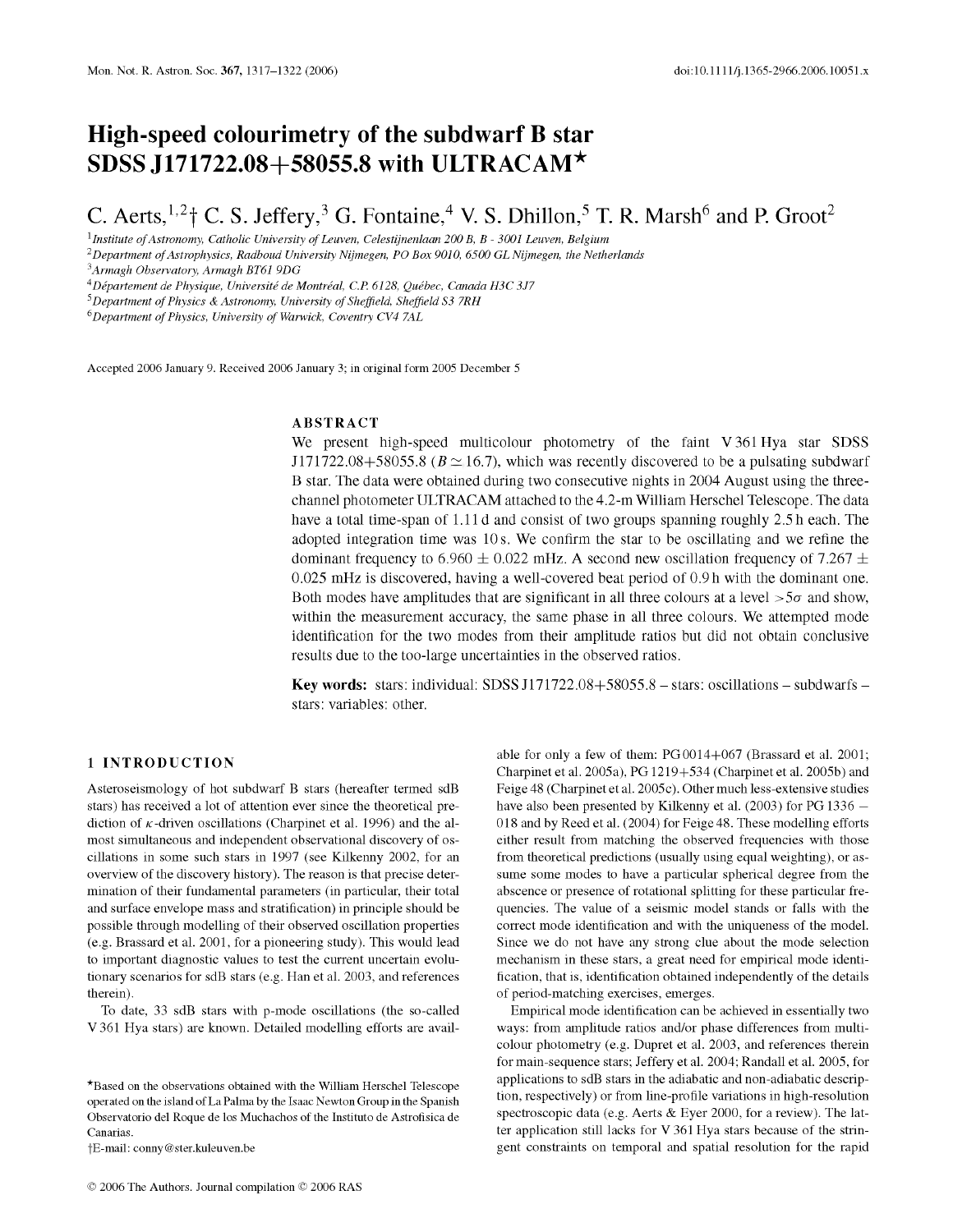oscillations in such faint stars. Time-resolved spectroscopy was achieved for some V 361 Hya stars (Jeffery & Pollacco 2000; O'Toole et al. 2000, 2002) but its interpretation has been limited to velocities so far.

The method of photometric amplitudes has been applied to three V 361 Hya stars until now: KPD 2109+4401 and HS 0039+4302 (Koen 1998; Jeffery et al. 2004) and  $PG 0014+067$  (Jeffery et al. 2005). In none of these cases were unambiguous identifications achieved because the degree dependence of the amplitude ratios is generally quite weak for sdB stars, particularly for low-degree modes with  $l = 0$ , 1 and 2 (see, Ramachandran, Jeffery & Townsend 2004; Randall et al. 2005). However, in some instances, useful restrictions on the degree of some oscillation modes have been derived. For instance, Jeffery et al. (2005) have suggested, on the basis of ULTRACAM photometry, that the  $l = 3$  identification proposed by Brassard et al. (2001) for one of the main modes observed in  $PG 0014+067$  may be erroneous. In view of this, and to unravel the mode selection in general, one should aim to get multicolour photometry for as many of the  $V$  361 Hya stars as possible, to guide future modelling efforts.

The current paper provides colour amplitude ratios for a fourth V 361 Hya star. SDSS J171722.08+58055.8 (hereafter abbreviated as SDSS 1717) is an sdB star of B magnitude 16.7. Solheim et al. (2004) recently discovered one oscillation frequency in SDSS 1717 from white-light data gathered with the Nordic Optical Telescope during three consecutive nights in 2002. These data revealed a frequency of 7.03 mHz and a variable amplitude ranging from 4.4 to 6.2 mmag. The authors indicated that the amplitude modulation is probably a reflection of multimode beating, but their data did not allow the derivation of more than one oscillation frequency. As far as we know, no follow-up study to this discovery campaign was performed for this faint  $V$  361 Hya member besides the one that we present here. Preliminary results of our analysis were presented in Aerts et al. (2006).

## 2 OBSERVATIONS

In their recent study, Jeffery et al. (2005) reported on the outcome of a 6 n ULTRACAM run with the 4.2-m William Herschel Telescope (WHT) dedicated to the sdB star PG 0014+067 performed in 2004 August. ULTRACAM is a three-channel CCD photometer specifically designed for fast photometry programmes (Dhillon et al. in preparation). The main target of this campaign was not yet visible during the first 2.5 h of each of these nights and several secondary science targets were observed. In this way, we recorded the threecolour light curve (Sloan  $u'$ ,  $g'$  and  $r'$  filters) of SDSS 1717  $(\alpha_{2000} =$  $17:17:22.0, \delta_{2000} = +58:05:59$  and several comparison stars among which C2-C6 (see Fig. 1) during two blocks of 2.5 h on two consecutive nights. We adopted an integration time of 10 s which samples the dominant 140-s pulsation well.

The reduction of the data frames was performed in the same manner as for PG 0014+067, which was already described in much detail in Jeffery et al. (2005). We hence refer the reader to that paper for information. Different comparison stars C2-C6 were considered to compute the differential magnitudes in each of the channels. It turned out that C3 and C4 were too bright, while C5 was too faint. Several other stars (not indicated in Fig. 1 for clarity) were also considered. In the end, we used C2 and C6 to construct the final differential light curves, C6 being the only star with a count rate higher than the target in  $u'$ . However, the final results of the frequency analysis are independent of the different choices of the unsaturated comparison stars. The brightness relative to the target



Figure 1. Chart on which SDSS 1717 is indicated as V while the comparison stars are denoted C2-C6. The final light curves were obtained by using C2 and C6.

in  $u'$ ,  $g'$  and  $r'$  (in magnitudes) amounts to  $\delta u' = +0.88$ ,  $\delta g' =$  $-0.76$ ,  $\delta r' = -1.51$  for C2 and  $\delta u' = -0.60$ ,  $\delta g' = -2.04$ ,  $\delta r' =$ —2.75 for C6.

The differential light curves we publish here were made by adding the counts of comparison stars C2 and C6 before for the  $u'$  and  $g'$ channel, and by considering only C2 for the *r'* channel. C6 introduced jumps in  $r'$  due to saturation so we limited to the counts of C2 for that channel. The obtained oscillation amplitudes have a higher precision in this way compared to using only one of the comparisons for each of the  $u'$  and  $g'$  channels.

The data were normalized to give a mean zero level in each light curve in two methods: (1) by subtracting the average differential magnitude for each of the two nights and  $(2)$  by subtracting a seconddegree polynomial fit to the data for the two nights. The former normalization does not remove trends in the nightly variation (that may be due to the star, to the atmospheric conditions or to the instrument), while the latter does. The data were subsequently also cleaned by removing all points lying above or below  $5\sigma$ . Both the normalization methods led to the same oscillation frequencies in each of the three light curves. We here provide the results only for method 2, which leads to slightly smaller uncertainties on the amplitudes of the oscillations.

The differential light curves  $[V - (C2+C6)$  for *u'* and *g'*, and  $V - C2$  for  $r'$ ] for the first night are shown in Fig. 2. A beat pattern is readily seen in the  $g'$  light curve, pointing towards multiperiodicity as already suspected by Solheim et al. (2004). The final light curves contain 1807 data points for each of the three  $u'$ ,  $g'$  and  $r'$ filters and have a standard deviation of  $16.6$ ,  $7.9$  and  $8.0$  mmag, respectively.

## 3 FREQUENCY ANALYSIS

We performed frequency analysis by computing the Lomb-Scargle periodogram (Scargle 1982) over the frequency range [0, 14] mHz in steps of  $0.1 \mu$ Hz, which is largely sufficient for our data set. Indeed, in the absense of aliasing, the frequency accuracy is determined by the total time-span, the number of observations, the amplitude of the variation and the standard deviation of the noise (e.g. Cuypers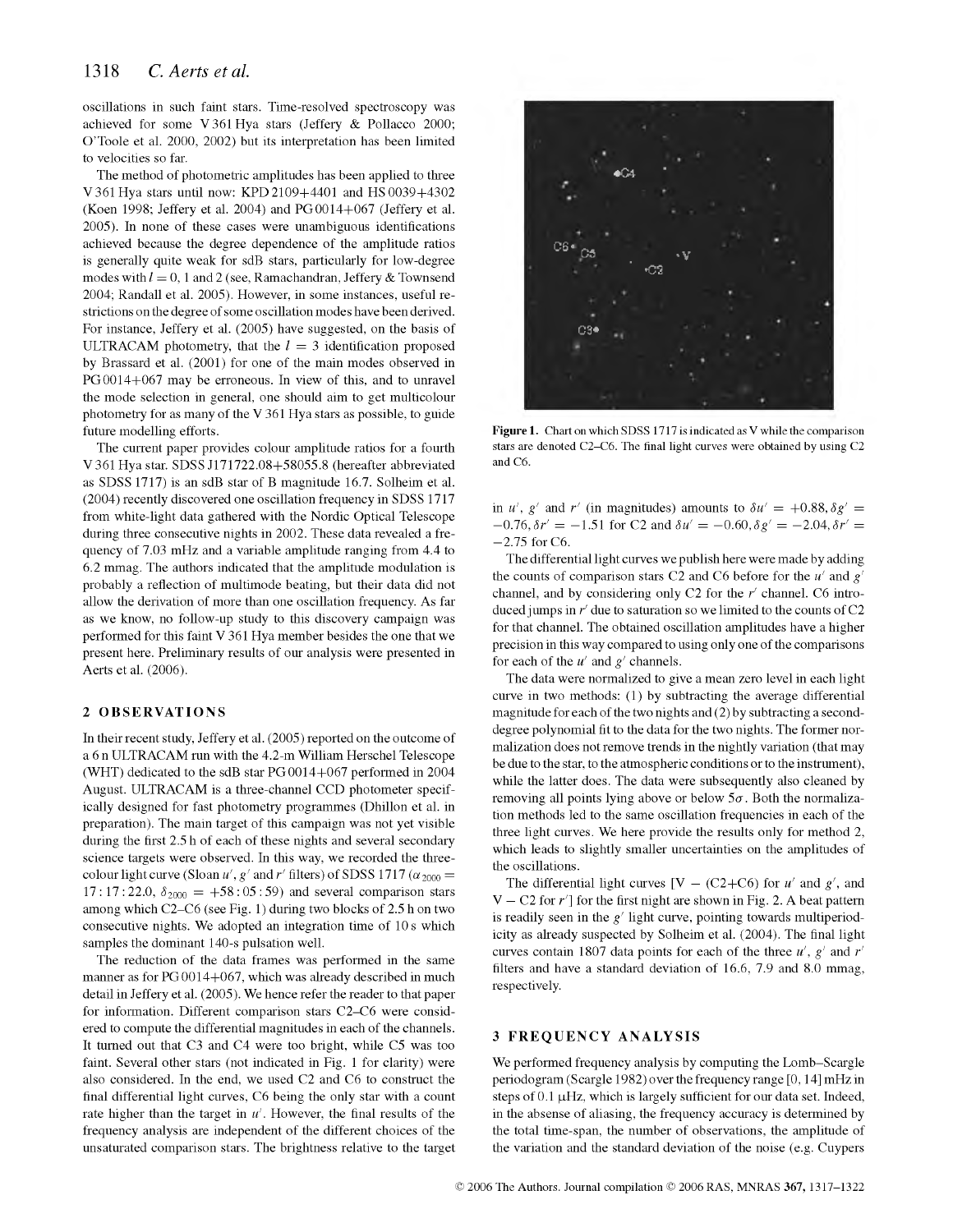

**Figure 2.** ULTRACAM light curves for SDSS 1717 on 2004 August 24. The differential light curves: V  $-$  (C2+C6) for *u'* (top panel) and *g'* (middle panel), and  $V - C2$  for  $r'$  (bottom panel) are shown. In the online version, the data are coloured blue, green and red from top to bottom panel.

1987; Montgomery & O'Donoghue 1999). The latter is only known after the pre-whitening process but will in any case be lower than the original standard deviation in each of the light curves, while the amplitude of the dominant mode was estimated to be near 5 mmag by Solheim et al. (2004). Our first estimate of the frequency accuracy of the dominant mode obtained from a single night of data is hence  $5 \mu$ Hz. We will compute a more realistic error estimate, taking into account the aliasing for each of the frequencies, further on.

The Lomb-Scargle periodograms for the  $u'$ ,  $g'$  and  $r'$  light curves of  $V - (C2 + C6)$  after different stages of pre-whitening are shown in Fig. 3 for the region  $[4, 10]$  mHz and point towards one dominant frequency of  $f_1 = 6.960$  mHz with amplitudes of 5.8  $\pm$  0.8, 5.0  $\pm$ 0.3 and 3.7  $\pm$  0.4 mmag for  $u'$ ,  $g'$  and  $r'$ , respectively. In order to obtain a safe frequency error we first computed the Montgomery  $& O'D$  onoghue (1999) formula using only the first night of data, so that aliasing does not interfere. This leads to  $\simeq$  4  $\mu$ Hz. To this, we added the larger uncertainty stemming from the alias confusion encountered when deriving the frequency from the whole data set. This uncertainty was estimated from the frequencies derived for the  $g'$  and  $r'$  light curves of the two nights separately (ignoring the results for  $u'$  as the noise level in this filter is much higher). This leads to a frequency uncertainty due to aliasing of  $18 \mu$ Hz. We thus finally adopt  $f_1 = 6.960 \pm 0.022$  mHz as a conservative error estimate. This result for  $f_1$  is entirely compatible with the one found by Solheim et al. (2004). No phase difference occurs for this frequency among the three colour curves to the level of precision we achieve, which amounts to  $11^{\circ}$ . This is in line with theoretical expectations.

After pre-whitening with  $f_1$ , we find a new second very significant frequency in all three residual light curves (see Fig. 3). The error estimates are obtained in the same way as explained above:  $f_2 =$ 7.267  $\pm$  0.025 mHz. This frequency has amplitudes 3.8  $\pm$  0.7, 2.8  $\pm$ 0.3 and 2.0  $\pm$  0.3 mmag in u',  $g'$  and r', respectively. Again, the residual light curves for this frequency are in phase with each other to the obtained accuracy of  $22^{\circ}$ . The beat period between these two

oscillations amounts to 0.9 h and is covered during each of the two nights, for which the data span about 2.5 h (see also Fig. 4).

The periodograms following the second pre-whitening stage reveal no further significant frequencies (see Fig. 3 for  $g'$ , we omit the plots for  $u'$  and  $r'$  for brevity). For comparison, we also show the periodogram of the  $g'$  light curve of C2–C6 in the bottom panel of Fig. 3. It is clear that we have reached the noise level for  $V -$ (C2+C6) after pre-whitening with  $f_1$  and  $f_2$ . This same conclusion is reached in all three colours. The average amplitude of the periodograms over the range [17, 23] mHz was taken as a good estimate for the variance  $\sigma$ , and amounts to 0.70, 0.28 and 0.28 mmag for  $u', g'$  and  $r'$ , respectively. The dashed lines in Fig. 3 indicate the  $4\sigma$  level. Any frequency peak with a height above that level corresponds to a true intrinsic frequency at a 99.9 per cent confidence level according to Kuschnig et al. (1997).

A segment of the  $g'$  light curve, with the fit for  $f_1$  and  $f_2$  superimposed on the data, is shown in Fig. 4. The  $g'$  light curve of C2–C6 is also shown for comparison. The standard deviations of the residual light curves of  $V - (C2+C6)$  after pre-whitening with  $f_1$  and  $f_2$ amount to 15.9, 6.8 and 7.4 mmag for  $u'$ ,  $g'$  and  $r'$ , respectively.

## 4 MODE IDENTIFICATION

Aerts et al. (2006) have presented a preliminary analysis of the amplitude ratios of the main mode in an attempt to identify or at least constrain its degree value. They compared qualitatively in their fig. 3, the observed amplitude ratios  $u'/g'$  and  $g'/r'$  with predictions coming from a representative sdB model computed by Ramachandran et al. (2004), and found an intriguing apparent mismatch between observations and theory. As possible explanations, the authors speculated that non-adiabatic effects – neglected in the approach of Ramachandran et al. (2004) – could play an important role, and/or that unresolved beating could affect the observed amplitude ratios and make them deviate from the theoretical predictions.

We propose here a more quantitative approach based on the method put forward recently by Randall et al. (2005). This method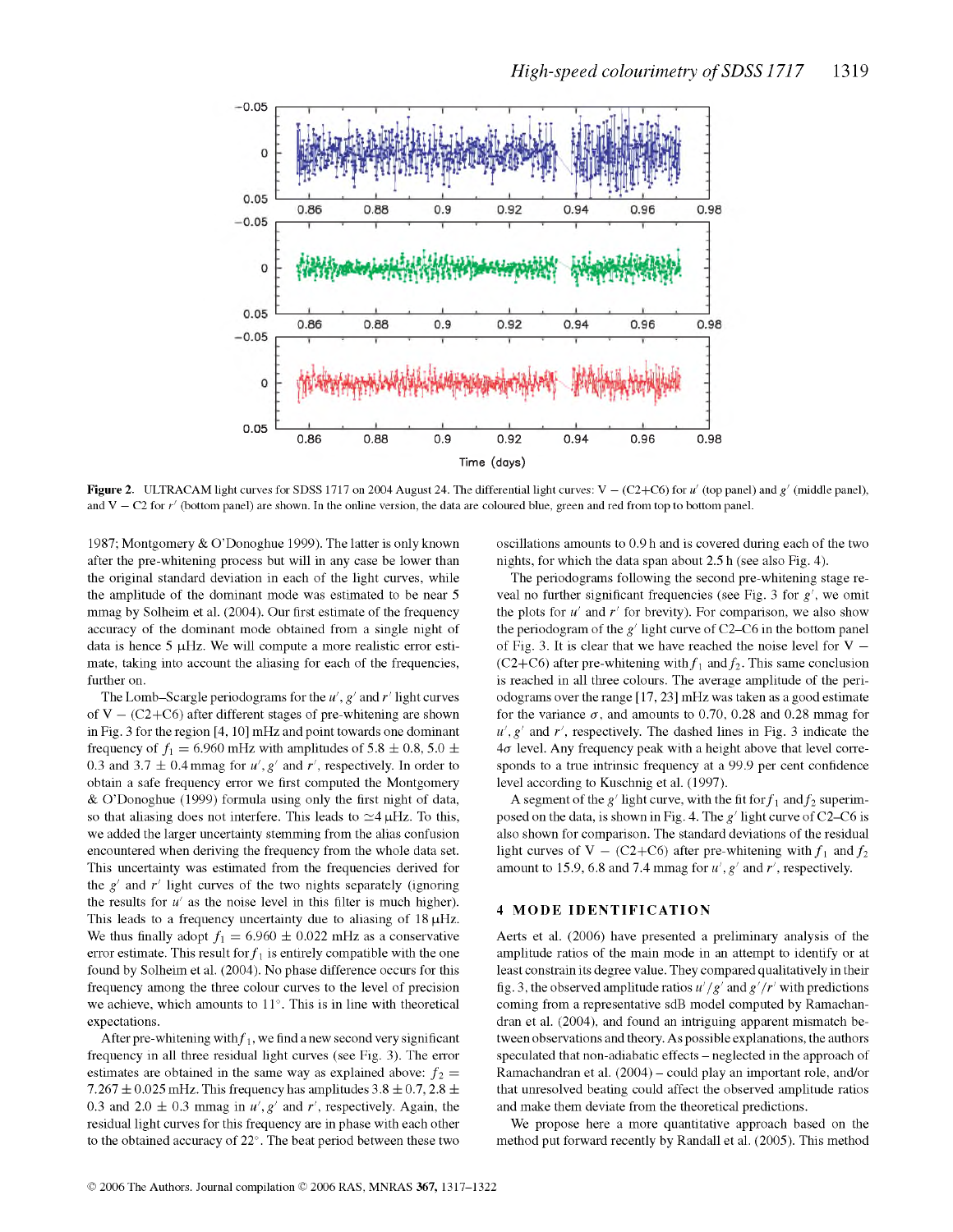

**Figure 3.** Top seven panels: Lomb–Scargle periodograms for  $V - (C2+C6)$  at the indicated stages of pre-whitening for the *u'*,  $r'$  and  $g'$  filters. The dashed line indicates the  $4\sigma$  level determined within the interval [17, 23] mHz after pre-whitening with  $f_1$  and  $f_2$ . The lower panel shows the Lomb-Scargle periodogram for C2–C6 in  $g'$ .



**Figure 4.** Observed  $g'$  light curve of  $V - (C2+C6)$  (dots, upper part) and a biperiodic sinusoidal least-squares fit with the frequencies  $f_1$  and  $f_2$  fixed superimposed as a full line. For comparison, the *g'* light curve of C2-C6 is also shown (dots, lower part).

incorporates a full non-adiabatic description of the atmospheric layers in the computations of theoretical pulsation observables. As in main-sequence stars (e.g. Dupret et al. 2003), such description is found to be quite significant in sdB stars as well. In particular, while the predicted phase shifts between various bandpasses remain quite small - they would be identically zero in the adiabatic approximation – Randall et al. (2005) found that amplitude ratios cannot, in that approximation, be computed with enough accuracy for quantitative studies. Furthermore, they found that the amplitude ratios do depend sensitively on the atmospheric parameters of the target, so for the purpose of our present need, we specifically computed a detailed model atmosphere appropriate for SDSS 1717. For that goal, we adopted the values of the atmospheric parameters given by Solheim et al. (2004) for SDSS 1717, namely,  $\log g = 5.70$  and  $T_{\text{eff}} = 34500$  K. Following Randall et al. (2005), we thus calculated the pulsational amplitudes expected from the  $u'$ ,  $g'$  and  $r'$  photometry for degree indices from  $l = 0$  to 5 for a model specific to our target star. Note that, in the Randall et al. approach (see also Ramachandran et al. 2004), the use of a perturbed model atmosphere automatically incorporates the wavelength dependence of the limb darkening, so that approximate parametrized limb darkening coefficients - as used in most other multicolour photometry studies - are not needed. The interested reader will find more details on this approach in that paper.

We next contrasted the predicted multicolour amplitudes with those observed using a  $\chi^2$  minimization routine following Fontaine et al. (1996). For every degree index  $l$ , the theoretical amplitudes  $a_{\text{theo}}$  in each of the three bandpasses *i* are multiplied by a free scaling factor  $f_l$ , chosen in such a way as to minimize

$$
\chi^2 = \sum_{i=1}^3 \left( \frac{f_i a_{\text{theo}}^i - a_{\text{obs}}^i}{\sigma^i} \right)^2, \tag{1}
$$

where  $a^{i}$ <sub>obs</sub> is the amplitude observed in a given waveband and  $\sigma^{i}$ is the error on the measurement. We thus do not use the standard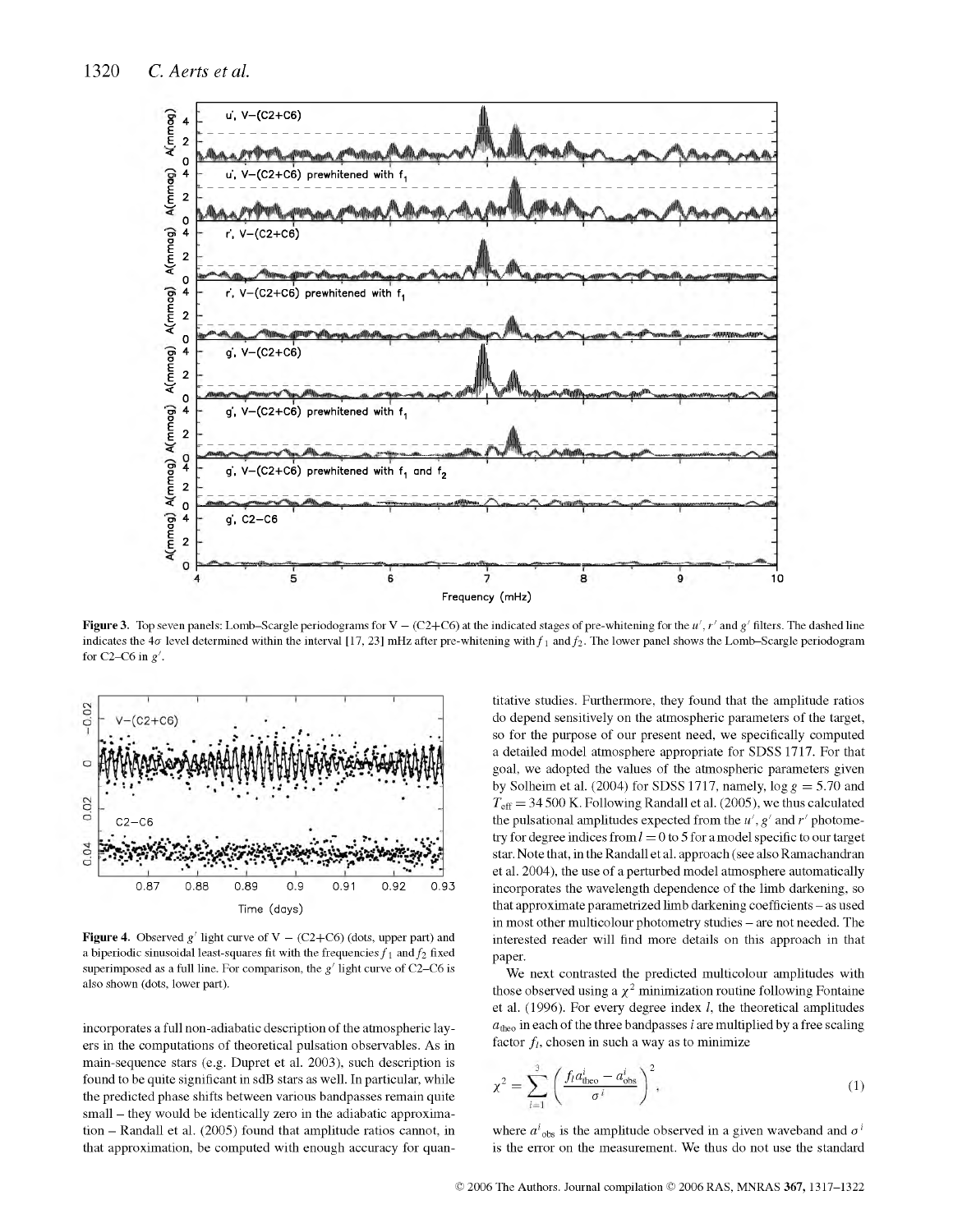

**Figure 5.** Fits to the  $u'$ ,  $g'$  and  $r'$  pulsational amplitudes observed for the 6.960-mHz mode of SDSS 1717. The predicted amplitude-wavelength behaviours of modes with  $l = 0$ –5 have been fitted to the observed values using a least-squares procedure.

normalization of all amplitudes to one particular waveband. Our approach is a more objective way of determining the overall quality of a match per *l*-value, since the data from all bandpasses are weighted evenly.

The results of this operation for the 6.960-mHz mode are shown in Fig. 5, while those for the  $7.267$ -mHz mode are shown in Fig. 6. It is immediately apparent that none of the fits is particularly good, except perhaps for the  $l = 3$  solution for the 7.267-mHz mode. Even in this case, however, the quality of the fit is not necessarily overw helm ing because the relatively large uncertainties on the observed amplitudes strongly suggest that mode discrimination can be difficult here.

Following Randall et al. (2005), this can be put on a quantitative basis by explicitly computing the quality-of-fit  $Q$  (see Press et al. 1986) for each solution illustrated in Figs 5 and 6. The quantity *Q*



**Figure 6.** Similar to Fig. 5, but for the 7.267-mHz mode.

depends on the value of  $\chi^2$  for each solution and the number of degrees of freedom (three fitted points minus the free parameter  $f_l$  gives two degrees of freedom in the present case). Adopting the canonical notion suggested by Press et al. (1986) that a fit is acceptable if its quality-of-fit  $Q > 0.001$ , we then find that all modes considered here for the 7.267-mHz mode are formally acceptable, while only the solution with  $l = 5$  can be excluded for the 6.960 mHz. We thus find that mode discrimination is not possible here on the basis of our present observations of SDSS 1717. The culprits are the large uncertainties on the colour amplitudes.

We note that we carried out another analysis using a similar model but by forcing the adiabatic approximation. Not surprisingly, we found no qualitative differences (if anything the fits are degraded somewhat), and mode discrimination is not possible. This shows that non-adiabatic effects are not at the heart of the situation described by Aerts et al. (2006) for SDSS 1717. Simply put, our quantitative investigation has revealed that our signal-to-noise ratio was unfortunately not large enough for mode identification.

## 5 CONCLUSIONS

We have presented high-speed multicolour photometry from ULTRACAM at WHT of the faint V 361 Hya star SDSS 1717, which was only recently discovered to be an oscillating sdB star. Besides the known frequency of  $6.960 \pm 0.022$  mHz, we found a second new one of  $7.267 \pm 0.025$  mHz in our data, which show a clear beat pattern. The frequency separation of  $\simeq$  0.3 mHz suggests that these two frequencies are not due to consecutive overtones of central multiplet peaks belonging to the same low degree  $l$ . Indeed, such modes have typically a spacing of  $\sim$ 1 mHz (Charpinet et al. 2002). The light curves are in phase in the three colours for both frequencies. The theoretically predicted amplitude ratios were computed for the case of SDSS 1717 and compared with the observations. The errors of the amplitude ratios are too large to identify the modes of this star.

Large search campaigns for new V 361 Hya members have been ongoing ever since the discovery of the prototype by several teams and have led to a number of 33 class members at the time of writing (Kilkenny 2002, and references therein, and since then Bonanno et al. 2003; Solheim et al. 2004, among others). At the same time, several multisite campaigns were performed for specific targets (PG 1605+072: Kilkenny et al. 1999; HS 2201+2610: Silvotti et al. 2002; PG 1047+003: Kilkenny et al. 2002; PG 1336 — 018: Kilkenny et al. 2003). All these studies are based on white-light fast photometry and do not allow empirical mode identification.

The stability computations for the V  $361$  Hya stars (Charpinet et al. 1996, 1997), as for any non-radially oscillating star, are lim ited to the linear approximation and hence do not predict the amplitudes of the modes. Also, we do not know the mode selection mechanism. From the examples mentioned above, it is in any case clear that a large diversity in the number of excited modes and in frequency patterns occur for different members of the class, despite the fact that the stars are situated in only a very narrow domain of the Hertzsprung-Russell diagram. These shortcomings in our knowledge imply limitations for the seismic tuning of such stars in terms of the uniqueness of the obtained model. The only way to make progress in this respect seems to be to increase the number of case studies with accurate empirical mode identification. Comparison of the quality of the amplitude ratios for the four  $V$  361 Hya stars for which an attempt of mode identification has been made (see Jeffery et al. 2006, for an overview) m ake it clear that the greatest progress